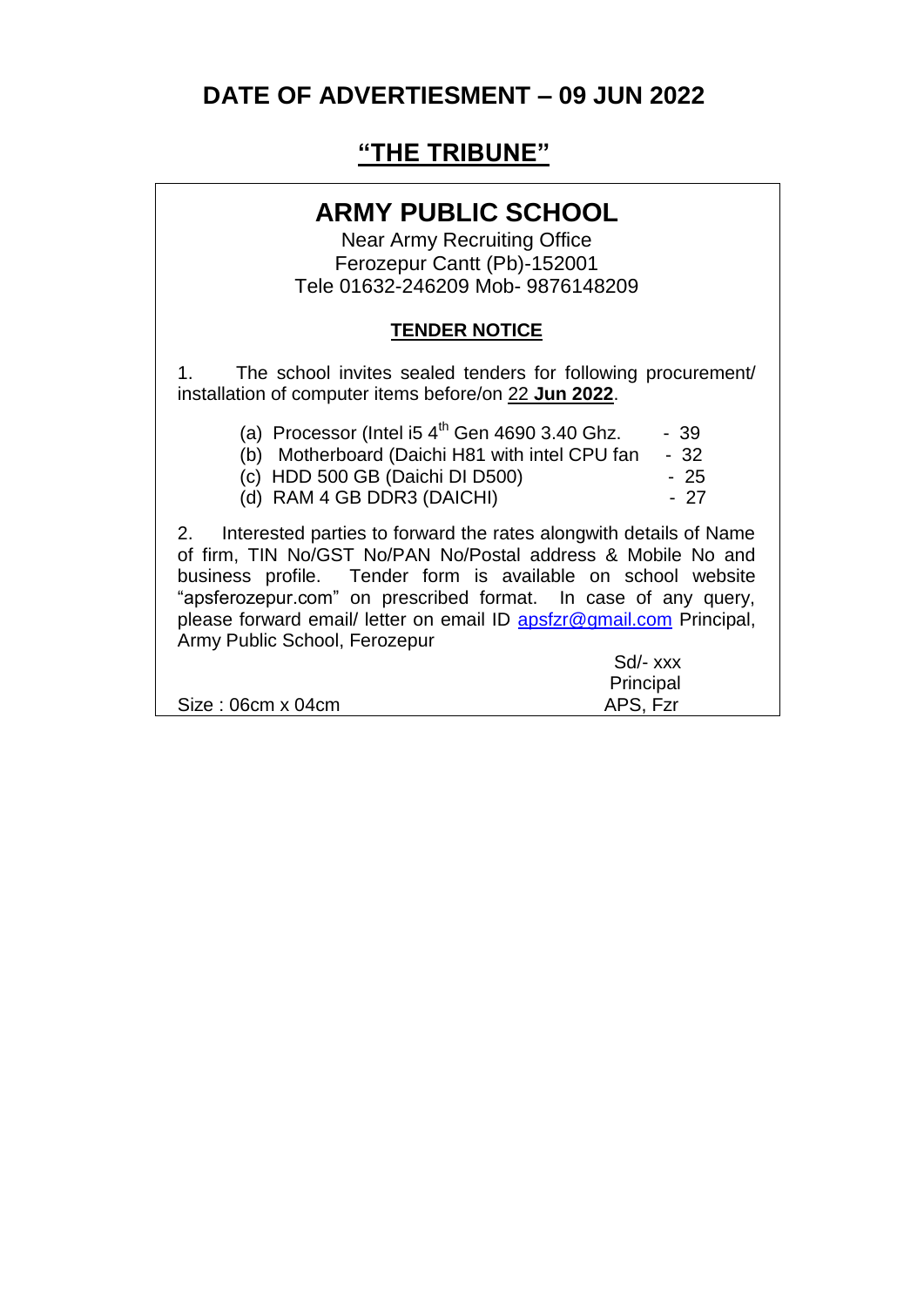# **TENDER DOCUMENTS FOR REPAIR AND UPGRADATION OF DESKTOP PCs FOR CTL OF ARMY PUBLIC SCHOOL, FEROZEPUR**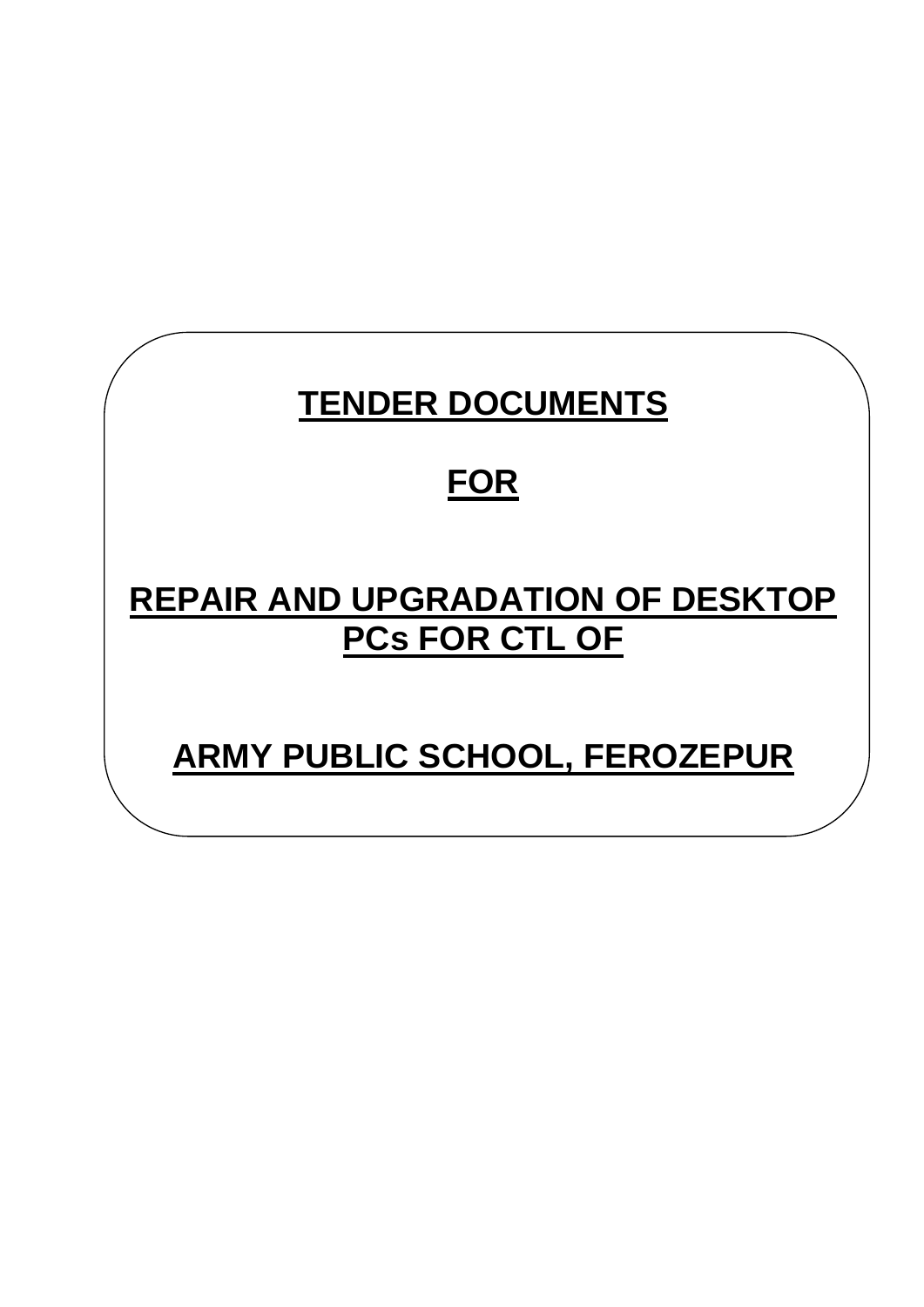#### **ARMY PUBLIC SCHOOL, FEROZEPUR**

#### **No APS/FZR/TN (2022-23)** Form No. \_\_\_\_\_\_\_\_\_\_\_\_\_

(For office use only)

#### **TENDER FORM FOR PROCUREMENT/INSTALLATION OF ITEMS FOR UPDATION OF LABS OF ARMY PUBLIC SCHOOL, FEROZEPUR**

| 1.           | Name of Firm/Agency                                                                  |  | <u> 1980 - Johann Barn, mars ann an t-Amhain ann an t-Amhain an t-Amhain an t-Amhain an t-Amhain an t-Amhain an t-</u> |
|--------------|--------------------------------------------------------------------------------------|--|------------------------------------------------------------------------------------------------------------------------|
| 2.           | PAN/GST No                                                                           |  |                                                                                                                        |
| 3.           | <b>Complete Address</b>                                                              |  | <u> 1989 - Johann John Stoff, deutscher Stoffen und der Stoffen und der Stoffen und der Stoffen und der Stoffen</u>    |
|              |                                                                                      |  | <b>Pin</b>                                                                                                             |
| $\mathbf{4}$ | Phone No.                                                                            |  |                                                                                                                        |
|              |                                                                                      |  |                                                                                                                        |
|              |                                                                                      |  | (Mobile)                                                                                                               |
| 5.           | Details of Earnest money                                                             |  | DD/CHQ No __________________dated____________                                                                          |
|              |                                                                                      |  | _____________________Amount ________________________                                                                   |
|              |                                                                                      |  |                                                                                                                        |
| 6.           | Total amount of expenditure offered :                                                |  |                                                                                                                        |
| 7.           | All docus to be signed separately :                                                  |  |                                                                                                                        |
| 8.           | Have you submitted relevant documents :<br>as per Ser No 15 of general instructions. |  | <b>YES/NO</b>                                                                                                          |

Date : Jun 2022

Signature of the Applicant/ Contractor with Rubber **Stamp**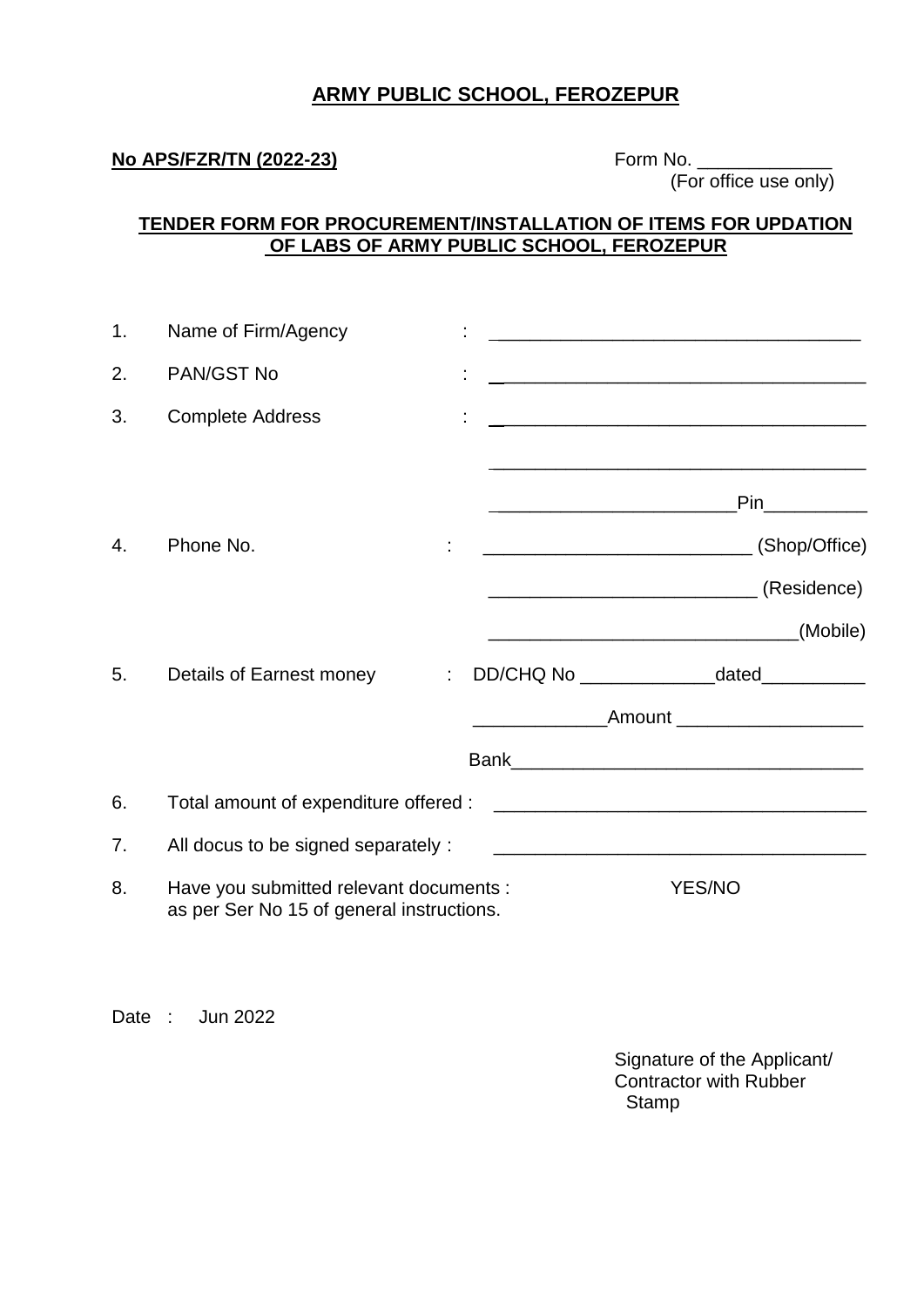# **ARMY PUBLIC SCHOOL, FEROZEPUR**

#### **TENDER FORM FOR REPAIR AND UPGRADATION OF PC'S FOR CTLs OF ARMY PUBLIC SCHOOL, FEROZEPUR**

1. On behalf of the Army Public School, Ferozepur I invite you to forward your Tender form for repair & upgradation of Desktop PCs in Army Public School, Ferozepur.

2. The conditions, which will govern the contract are contained in appendices as under, any special conditions attached to this invitation to tender also form part of the conditions :-

| (a) | Details of Items                         | $\sim$     | Appendix -A    |
|-----|------------------------------------------|------------|----------------|
| (b) | <b>Technical Qualitative Requirement</b> | $\sim 100$ | Appendix – B   |
| (C) | <b>Commercial Bid</b>                    | $\sim 100$ | $Appendix - C$ |

3. If you are in position to quote for supply in accordance with the requirement stated in this tender enquiry, the same will be filled in, signed on each page and returned in duplicate to the addressee as mentioned at Para 8 below. You must also furnish with tender all information called as far as indicated in this tender enquiry and any other relevant info.

4. The bids will be in two parts viz technical bids and commercial bids both these bids will be sealed envelope enclosed as per Para 8 below.

5. The technical and commercial bids will be duly authenticated and companies will affix their company"s stamp in the space provided at the top of each sheet and authorized signatory of the company/dealer must sign on technical and commercial bid forms, additional sheets duly authenticated may be attached to elucidate specification/clarify a point.

6. The tender is not transferable.

7. **Scope of Work**. The project will encompass the procurement & installation of required items for computers. The following will be required to be done:-

(a) The details of items are given at Appendix –A.

(b) Supply of all items and installation will be as per the technical specifications given at Appendix-B.

#### 8. **Schedule of events:**

(a) The bidder may depute their representative, duly authorized in writing, to attend the opening the bids on the due date and time. Rates and important Commercial clauses quoted by all bidders will be read out in the presence of the representative of all the bidders. The event will not be postponed due to non presence of your representative.

(b) **Cost of Tender.** Rs 500/- (Rupees Five Hundred Only) to be submitted in the form of Demand Draft in favor of Army Public School, Ferozepur.

(c) **Last date of submission**. Last date of submission of tender forms is 1500hrs on **22 Jun 2022** inside two different envelops to be submitted through registered post as under :-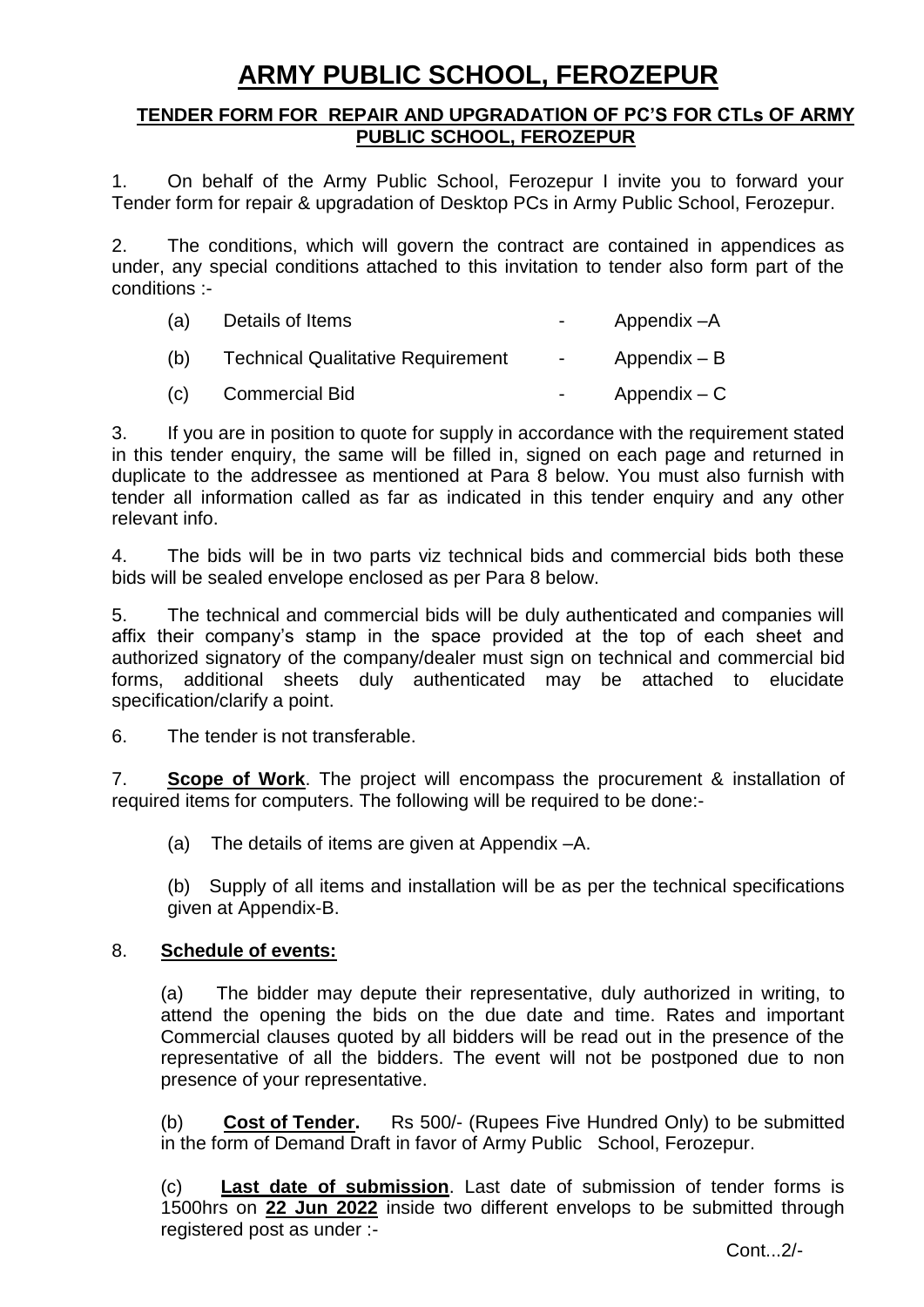(d) **Venue.** Date and Time for opening of Tech Bids at 1600hrs on **22 Jun 2022** at Army Public School, Ferozepur.

(i) Forwarding letter as per Appx "A" & "B" (Details of items and Technical Qualitative Requirement).

(ii) Technical bid as Appx 'C'.

(e) **Address for submission of Tender Form**. Reception Office Principal, Army Public School, Near Army Recruiting Office, Ferozepur Cantt – 152001.

(f) Date & time for opening of Commercial Bids will be **25 Jun 2022**. Fresh dates will be intimated in case of any change.

9. **Pre Bid Meetings/Clarification of Bids**. No pre bid meeting to be held. Clarification sought by the bidder should be in writing (Letter/E-mail) and submission latest by date & time mentioned in schedule of events. The email of this office is apsfzr@gmail.com.

10. **Delivery and Implementation Schedule**. Delivery and installation of all items for acceptance at APS, Ferozepur completed in all respects by **05 Jul 2022**.

#### **Commercial Aspects**.

11. A locked box for receipt of tender will be placed at the Office of Principal, Army Public School, Ferozepur.

12. Tender received by post/courier by due date and time will be placed in the box.

13. The box will be sealed at 1500hrs on **22 Jun 22.**

14. The price charged for stores supplied by the firm shall in no event exceed the lowest price at which the stores of identical description would be made available by any firm at Ferozepur.

15. The customer reserves the right to order all or part of the items/stores being ordered in the tender at his discretion.

16. In case the vendor wishes to furnish any additional information/particulars of quotation conditions etc e.g. those relating to tax/duties or allowance of discount, rabbets etc that cannot be accommodated in tender form, they may do so by means of a note attached with tender form(to be attached with commercial bid).

17. **Manuals**. The vendor will provide all manuals required to maintain the system as applicable.

18. **Warranty**. The store(s) supplied by you are subject to warranty as given at Appendix B. In case the store(s) are found unfit/inferior quality or not to the specification you will be liable to replace the same free of cost during the warranty period. Minimum one year warranty or as applicable to the nature of item.

Cont..3/-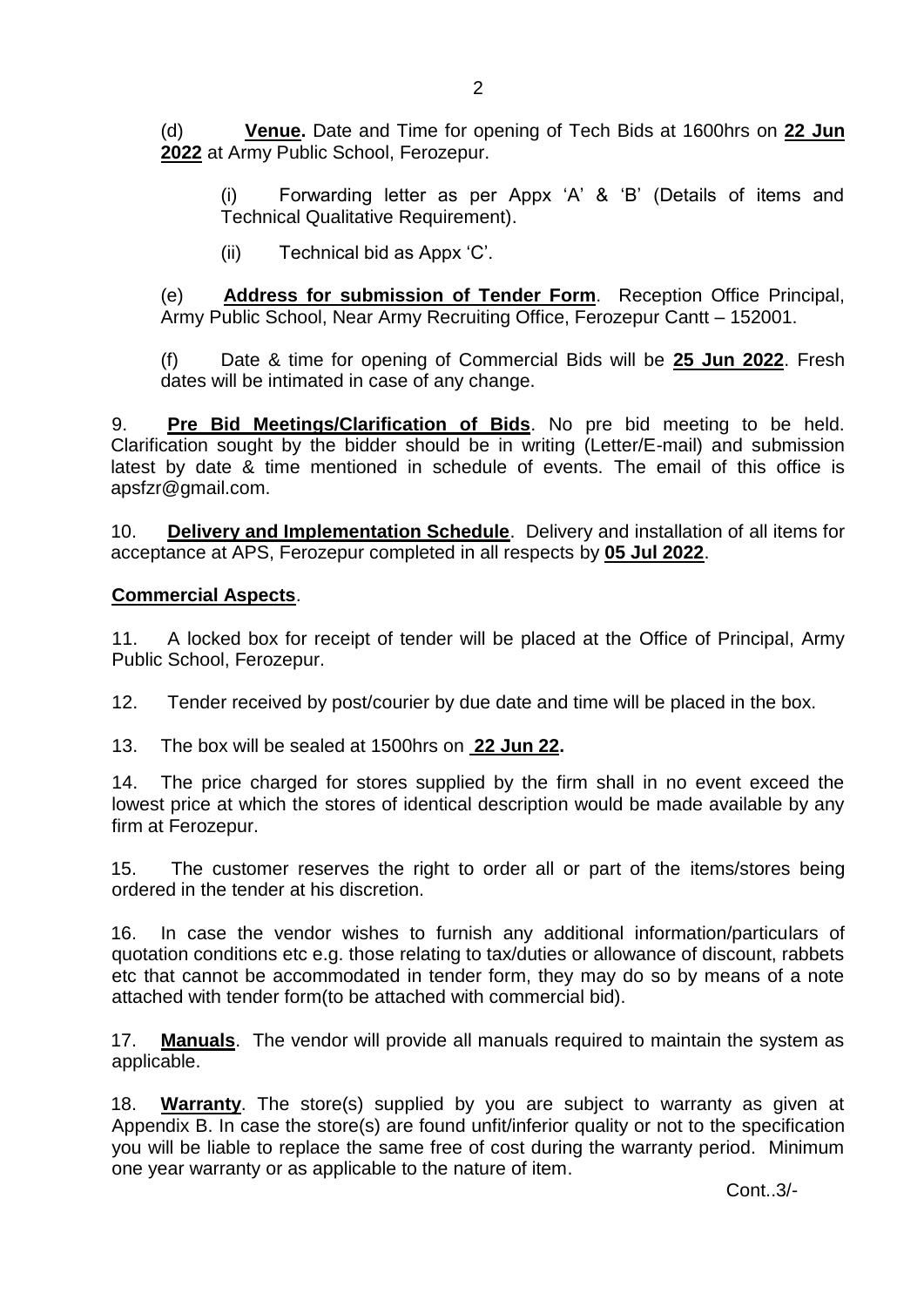19. **Literature & Allied Items**. All related literature, user handbooks and allied items for each component and subsystem will also be handed over the equipment. Any allied items like spares etc will also be handed over.

20. Any further information required can be obtained on application on any working day from the office or the Principal Army Public School, Ferozepur between 1000hrs – 1400hrs till Jun 22.

21. **Inspection & Tests**. Inspection & quality control tests will be recorded by Boo before evaluating prior to fixing & upgrading.

22. **Payment Terms**. The standard payment terms are given below :-

/.

(a) 95% (Ninety Five Percent) payment will be made after completion of tender & acceptance by the inspection Board of Officers.

(b) 5% (Five Percent) payment will hold with the school as bank guarantee form and be released after three months of the completion of work.

23. **Fall Clause**. The price charged for the stores supplied under the contract by the seller shall no event exceed the lowest prices at which the seller sells the stores or offer to sell stores of identical description to any persons/organization including the purchaser or any department or any statutory undertaking the central or state government as the case may be during the period till performance all Supply Order placed during the currency of the rate contract is completed.

24. **Earnest Money Deposit**. The Earnest Money Deposit (EMD) should be in separate envelope. Bidders are required to submit an EMD amount of Rs 10,000/- (Rupees Ten Thousand Only) in favour of Army Public School, Ferozepur alongwith their bids in current date.

> Sd/-xxx Presiding Officer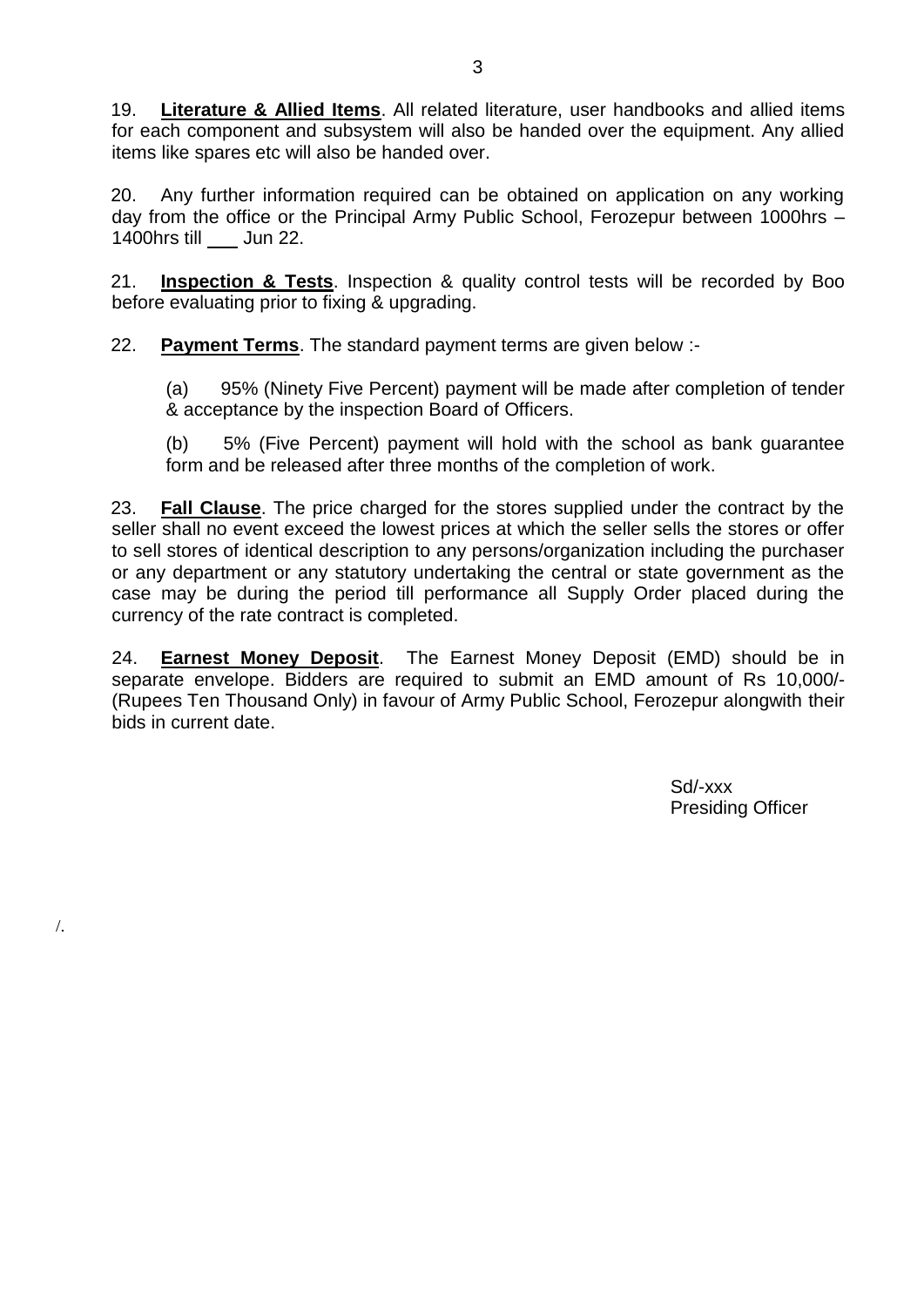### **DETAILS OF ITEMS : ITEMS FOR UPDATION OF LABS**

#### (VENDOR MUST USE THIS FORM IN ORIGNAL)

Name of Vendor\_\_\_\_\_\_\_\_\_\_\_\_\_\_\_\_\_\_\_\_\_\_\_\_\_\_\_\_\_\_\_

| S No | PC Ser No | <b>Processor</b> | <b>RAM</b>         | <b>HDD</b>       | <b>Upgrade Regd</b>                             | Quantity |
|------|-----------|------------------|--------------------|------------------|-------------------------------------------------|----------|
| (a)  | 901081    | Pentium          | 2 GB (DDR3)        | 500<br><b>GB</b> |                                                 |          |
| (b)  | 900550    | Pentium          | 2 GB (DDR3)        | 500<br>GB        |                                                 |          |
| (c)  | 102237    | Pentium          | 2 GB (DDR3)        | 500<br>GB        |                                                 |          |
| (d)  | Assembled | Pentium          | 4 GB (DDR4)        | 500<br>GB        |                                                 |          |
| (e)  | Assembled | Pentium          | 4 GB (DDR4)        | 500<br>GB        | • Processor (Intel i5 4 <sup>th</sup> Gen       |          |
| (f)  | 335350    | Pentium          | 2 GB (DDR3)        | 500<br>GB        | 4690 3.40 Ghz                                   | 12       |
| (g)  | 331110    | Pentium          | 2 GB (DDR3)        | 500<br>GB        | • Motherboard (Daichi H81<br>with Intel CPU fan |          |
| (h)  | 335168    | Pentium          | 2 GB (DDR3)        | 500<br><b>GB</b> |                                                 |          |
| (i)  | 901038    | Pentium          | 2 GB (DDR3)        | 1 TB             |                                                 |          |
| (j)  | 335691    | Pentium          | 2 GB (DDR3)        | 500<br>GB        |                                                 |          |
| (k)  | Assembled | Pentium          | 2 GB (DDR4)        | 500<br>GB        |                                                 |          |
| (1)  | Assembled | Pentium          | 4 GB (DDR4)        | 500<br>GB        |                                                 |          |
| (m)  | 517217    | Pentium          | 2 GB (DDR2)        | 80<br>GB         |                                                 |          |
| (n)  | 517226    | Pentium          | 248 MB<br>(DDR2)   | 80<br>GB         |                                                 |          |
| (0)  | 517230    | Pentium          | 2 GB (DDR2)        | 80<br>GB         |                                                 |          |
| (p)  | 517213    | Pentium          | 512 MB<br>(DDR2)   | 80<br>GB         |                                                 |          |
| (q)  | 517223    | Pentium          | 512 MB<br>(DDR2)   | 80<br>GB         | • Processor (Intel i5 4 <sup>th</sup> Gen       |          |
| (r)  | 517228    | Pentium          | 1 GB (DDR2)        | 160<br>GB        | 4690 3.40 Ghz                                   |          |
| (s)  | 111273    | AMD              | 896 MB (2)<br>Rx4) | 160<br>GB        | • Motherboard (Daichi H81<br>with Intel CPU fan |          |
| (t)  | 113395    | AMD              | 512 MB<br>(DDR2)   | 160<br>GB        | • HDD 500 GB (DAICHI DI                         | 19       |
| (u)  | 113665    | AMD              | 1 GB (DDR2)        | 160<br>GB        | D500)                                           |          |
| (v)  | 111229    | AMD              | 512 MB<br>(DDR2)   | 160<br>GB        | • RAM 4GB DDR3 (DAICHI)                         |          |
| (w)  | 517218    | Pentium          | 512 MB<br>(DDR2)   | 160<br>GB        |                                                 |          |
| (x)  | 517227    | Pentium          | 2 GB (DDR2)        | 160<br>GB        |                                                 |          |
| (y)  | 517231    | Pentium          | 1GB (DDR2)         | 160<br>GB        |                                                 |          |
| (z)  | 113543    | AMD              | 512 MB<br>(DDR2)   | 160<br>GB        |                                                 |          |
| (aa) | 811370    | AMD              | 512 MB<br>(DDR2)   | 160<br>GB        |                                                 |          |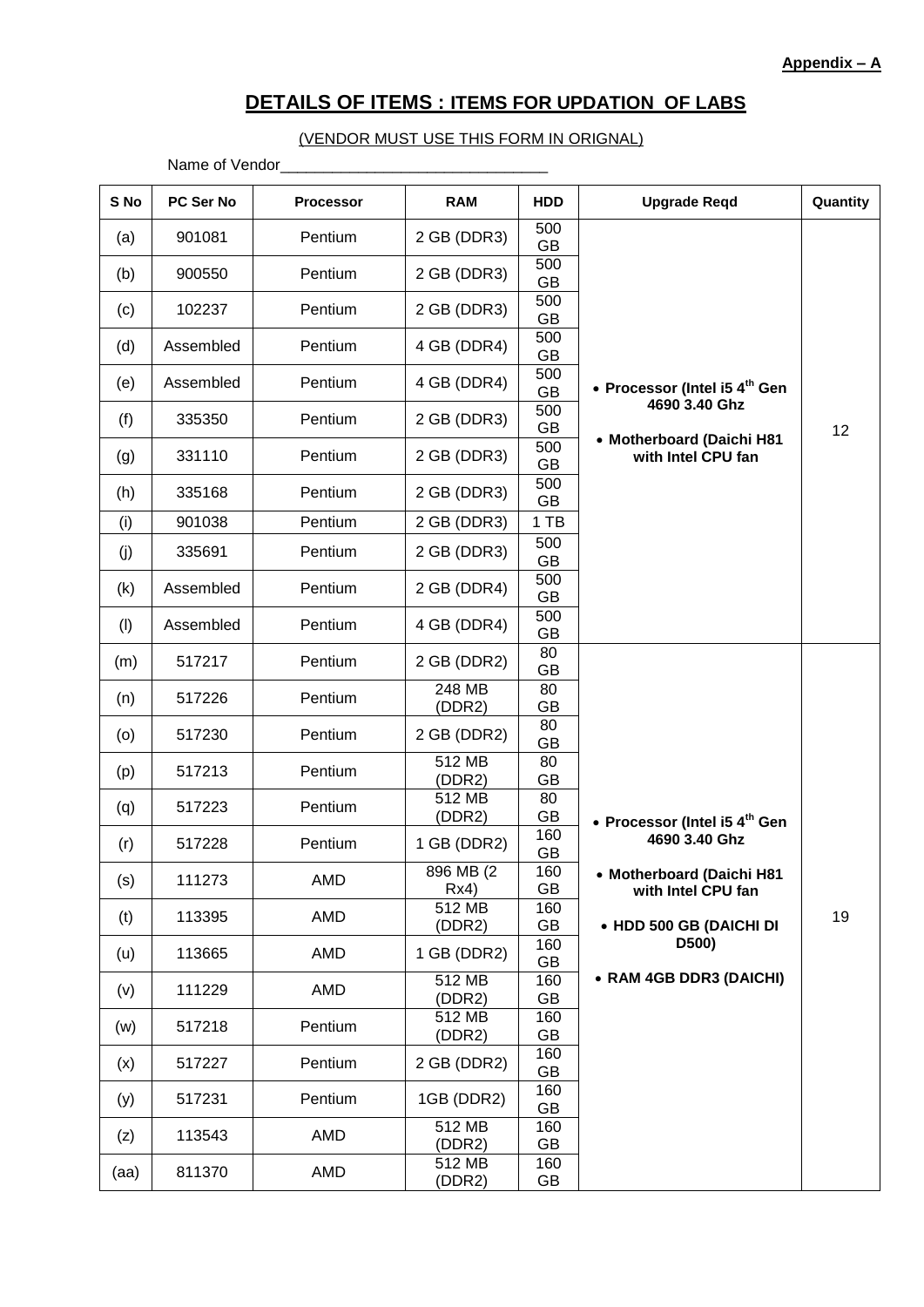| (ab) | 517215    | Pentium                                    | 1 GB (2 Rx8)       | 160<br><b>GB</b> |                                                                                                                                                               |                |
|------|-----------|--------------------------------------------|--------------------|------------------|---------------------------------------------------------------------------------------------------------------------------------------------------------------|----------------|
| (ac) | Assembled | AMD                                        | 2 GB (DDR2)        | 160<br>GB        |                                                                                                                                                               |                |
| (ad) | 113413    | AMD                                        | 512 MB<br>(DDR2)   | 200<br><b>GB</b> |                                                                                                                                                               |                |
| (ae) | 46035F    | Core 2 Duo                                 | 1 GB (1 Rx8)       | 200<br><b>GB</b> |                                                                                                                                                               |                |
| (at) | Assembled | <b>AMD</b>                                 | 512 MB<br>(DDR2)   | 500<br><b>GB</b> | Processor (Intel i5 4 <sup>th</sup> Gen<br>$\bullet$<br>4690 3.40 Ghz<br><b>Motherboard (Daichi H81</b><br>with Intel CPU fan<br><b>RAM 4GB DDR3 (DAICHI)</b> | 1              |
| (ag) | Assembled | Core i3                                    | 2 GB<br>(UNBPC3)   | 160<br><b>GB</b> | • HDD 500 GB (DAICHI DI<br>D500)                                                                                                                              | 1              |
| (ah) | Assembled |                                            | $2$ GB<br>(UNBPC3) | 500<br><b>GB</b> | Processor (Intel i5 4 <sup>th</sup> Gen                                                                                                                       |                |
| (ai) | Assembled |                                            | <b>NOT FOUND</b>   | 500<br><b>GB</b> | 4690 3.40 Ghz<br>• RAM 4GB DDR3 (DAICHI)                                                                                                                      | $\overline{2}$ |
| (aj) | Assembled | PCs couldn't be                            | 512 MB<br>(DDR2)   | 80<br><b>GB</b>  | Processor (Intel i5 4 <sup>th</sup> Gen<br>$\bullet$                                                                                                          |                |
| (ak) | Assembled | switched on. Hence<br>processor is unknown | 1 GB (2 Rx8)       | 80<br><b>GB</b>  | 4690 3.40 Ghz                                                                                                                                                 |                |
| (al) | 113651    |                                            | 512 MB<br>(DDR2)   | 160<br><b>GB</b> | <b>RAM 4GB DDR3 (DAICHI)</b><br>$\bullet$                                                                                                                     | 5              |
| (am) | Assembled |                                            | 2 GB<br>(UNBPC3)   | 80<br><b>GB</b>  | • HDD 500 GB (DAICHI DI<br>D500)                                                                                                                              |                |
| (an) | 113387    |                                            | 512 MB<br>(DDR2)   | 160<br><b>GB</b> |                                                                                                                                                               |                |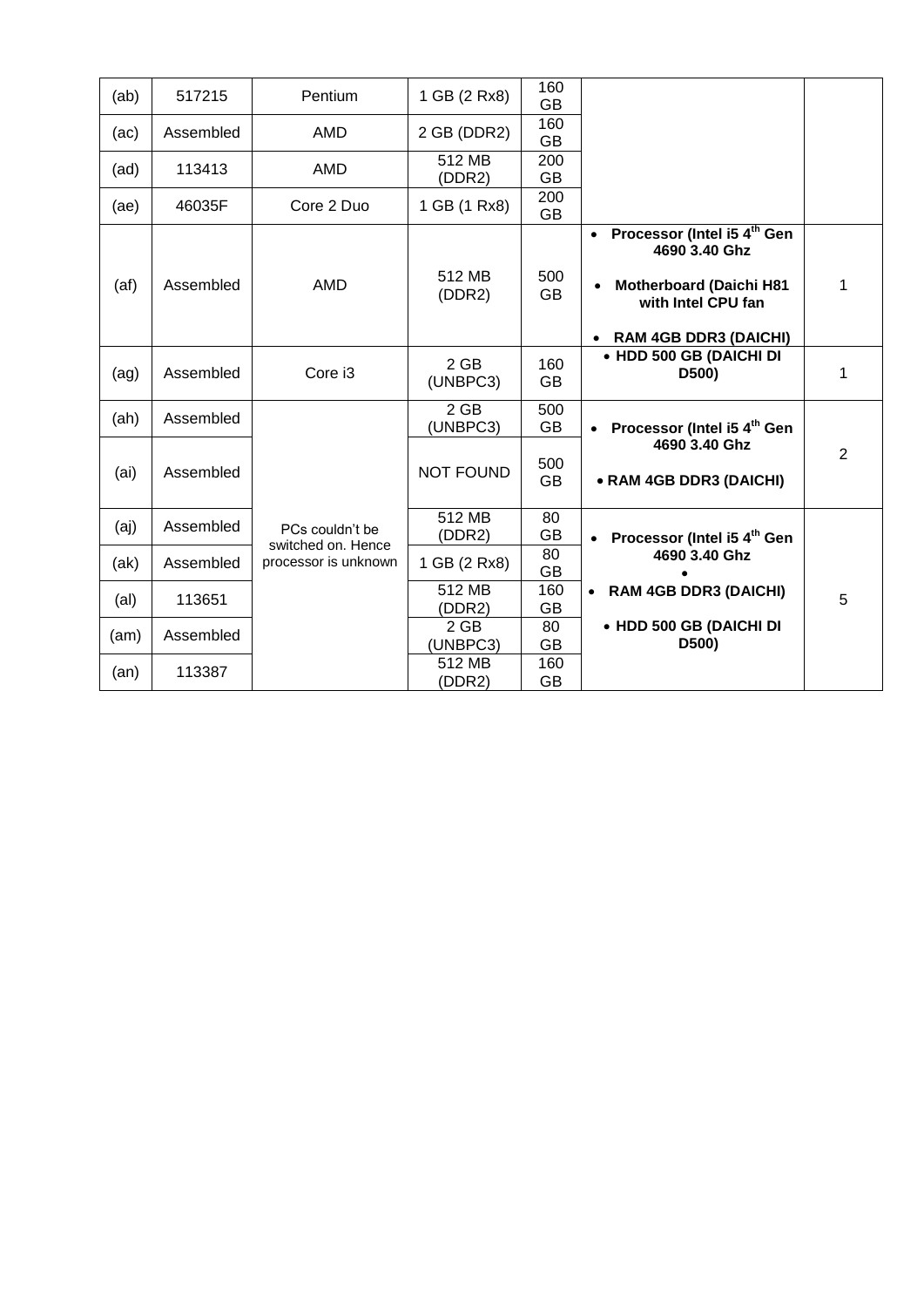# **TECHNICAL BID FORM**

#### (VENDOR MUST USE THIS FORM IN ORIGNAL)

#### 1. **Minimum Eligibility Criteria for the Bidder (Vendor)**

(a) Should be Original Equipment Manufacturer (OEM)/Authorized used Dealer (AUD) /Distributor of OEM.

(b) Should be registered a Company.

(c) Should be in existence in core Computer hardware sales & services business for the last 5 years.

Brand Offered\_\_\_\_\_\_\_\_\_\_\_\_\_\_\_\_\_\_\_\_\_\_\_\_\_\_\_\_\_\_\_\_

Name of Vendor\_\_\_\_\_\_\_\_\_\_\_\_\_\_\_\_\_\_\_\_\_\_\_\_\_\_\_\_\_\_\_

(Vendor will use this sheet along with copies of supporting certificates)

| S         | <b>Desired Specification</b><br>Qty<br><b>Compliance</b> |    |        | <b>Deviated</b> | <b>Remarks</b> |  |
|-----------|----------------------------------------------------------|----|--------|-----------------|----------------|--|
| <b>No</b> |                                                          |    | (Same) | <b>Higher</b>   | Lower          |  |
| (a)       | Processor (Intel i5 4 <sup>th</sup><br>Gen 4690 3.40 Ghz | 39 |        |                 |                |  |
| (b)       | Motherboard (Daichi<br>H81 with Intel CPU fan            | 32 |        |                 |                |  |
| (c)       | HDD 500 GB (DAICHI<br>DI D500)                           | 25 |        |                 |                |  |
| (d)       | <b>RAM 4GB DDR3</b><br>(DAICHI)                          | 27 |        |                 |                |  |